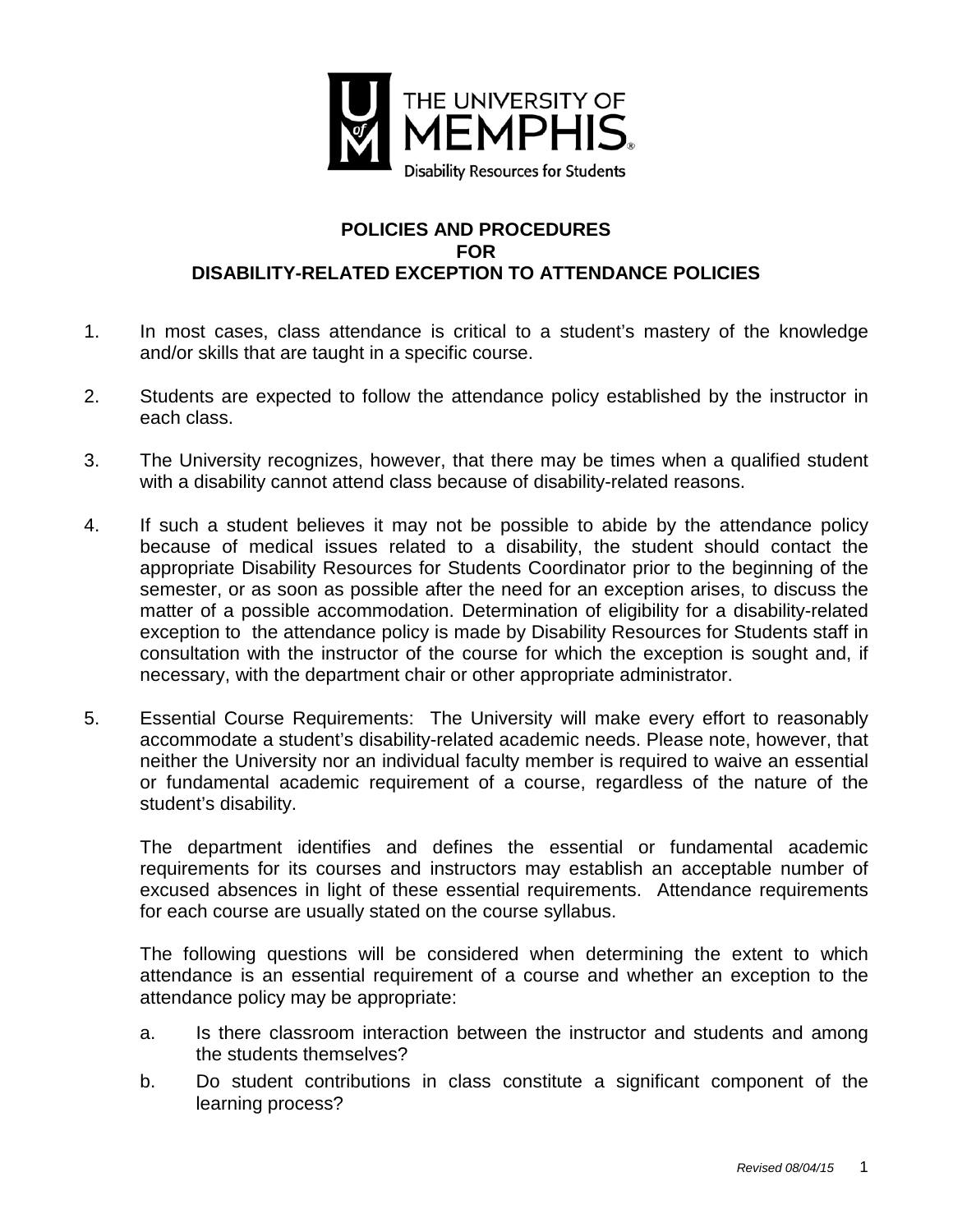- c. Does the fundamental nature of the course rely on student participation as an essential method of learning?
- d. To what degree does a student's failure to attend class constitute a significant loss to the educational experience of other students in the class?
- e. What does the course description and syllabus say regarding attendance? Each instructor may have different requirements regarding attendance.
- f. By what method is the final grade calculated?
- 6. As with all disability accommodations, exceptions to the attendance policy will be determined on an individual, case-by-case basis depending on:
	- a. the extent to which the supporting medical or psychological documentation from a licensed professional qualified to diagnose and treat the disability in question supports the need for an exception to an attendance policy, and
	- b. the reasonableness of this accommodation in each requested class as determined by discussions between the Disability Resources for Students Office and the course instructor based upon the above criteria. In questionable cases, the academic department head and/or other appropriate academic administrator will be included in these discussions.
- 7. Students who are approved for an exception to the attendance policy based on disability are required to provide a memo from Disability Resources for Students to each instructor confirming the accommodation.
- 8. Accommodations are **not** retroactive. All accommodations, including an exception to the attendance policy, become effective when the student delivers the notification memo from Disability Resources for Students to the instructor.
- 9. An exception to the attendance policy does **not** mean that unlimited absences will be permitted. The number of additional absences a student may receive as a reasonable accommodation will be determined on a case-by-case basis for each class, depending on the student's individual disability, the nature of the course and the degree to which class attendance is an essential requirement of the specific course as provided in Paragraphs 5 and 6 (a) & (b) of this Policy.
- 10. Exception to the attendance policy does **not** mean exception to any of the other academic requirements of the course. Students are required to fulfill all course requirements and will be held to the same evaluation standards as specified in the course syllabus.